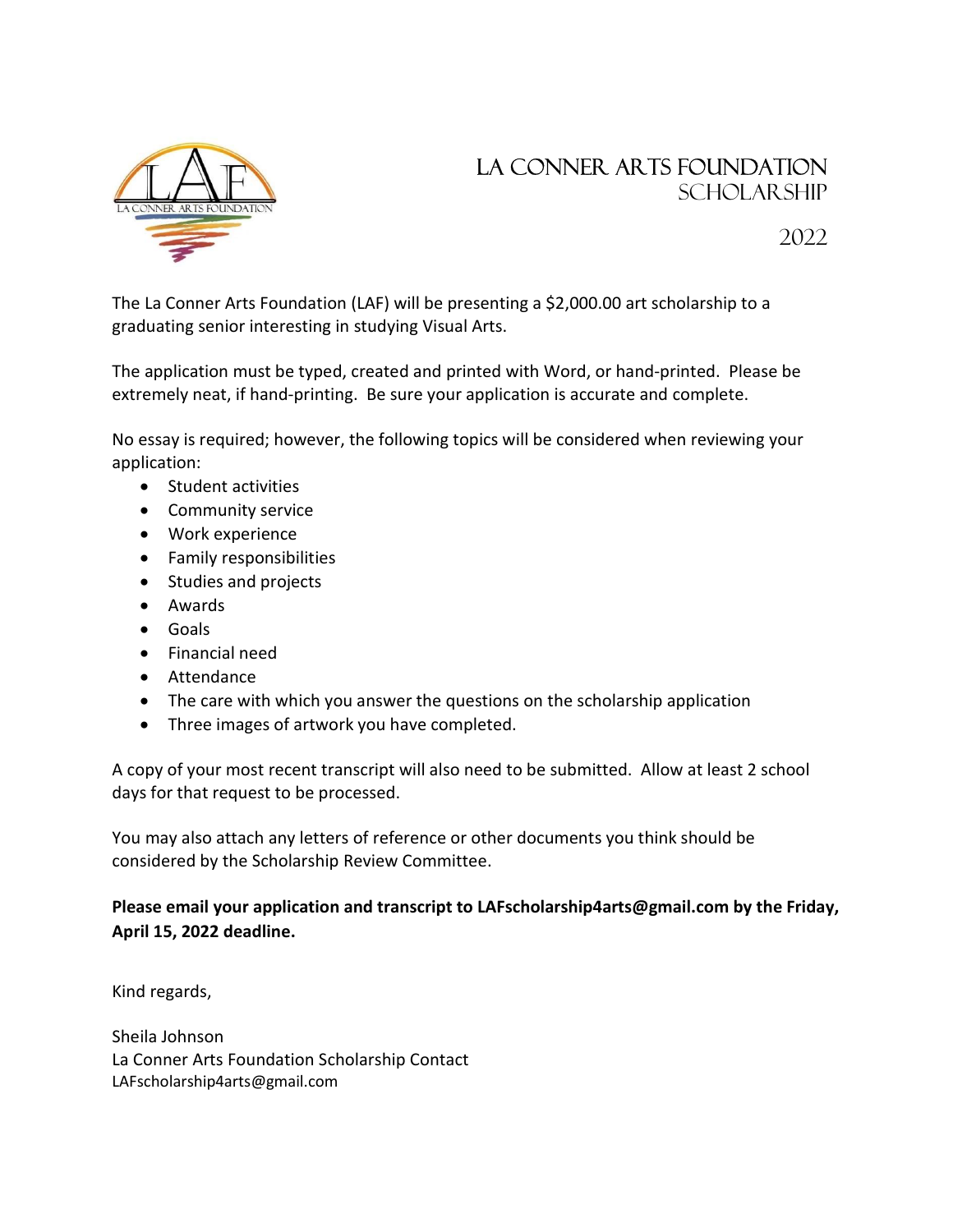## LA CONNER ARTS FOUNDATION SCHOLARSHIP APPLICATION



2022

Please type or print clearly.

This application must be emailed to LAFscholarship4arts@gmail.com by the Friday, April 15, 2022 deadline.

| 1. |                                                                                                      |  |  |  | Sex _________________________ |  |  |
|----|------------------------------------------------------------------------------------------------------|--|--|--|-------------------------------|--|--|
|    |                                                                                                      |  |  |  |                               |  |  |
|    |                                                                                                      |  |  |  |                               |  |  |
|    |                                                                                                      |  |  |  |                               |  |  |
|    | Your parents' or guardian's occupation                                                               |  |  |  |                               |  |  |
|    |                                                                                                      |  |  |  |                               |  |  |
|    |                                                                                                      |  |  |  |                               |  |  |
|    |                                                                                                      |  |  |  |                               |  |  |
|    | Number of sisters and brothers _________ Living at home ________                                     |  |  |  |                               |  |  |
| 2. | Student activities, school clubs, sports, and organizations in which you have been<br>Α.<br>involved |  |  |  |                               |  |  |
|    | Community activities and/or service in which you have been involved<br>В.                            |  |  |  |                               |  |  |
|    |                                                                                                      |  |  |  |                               |  |  |